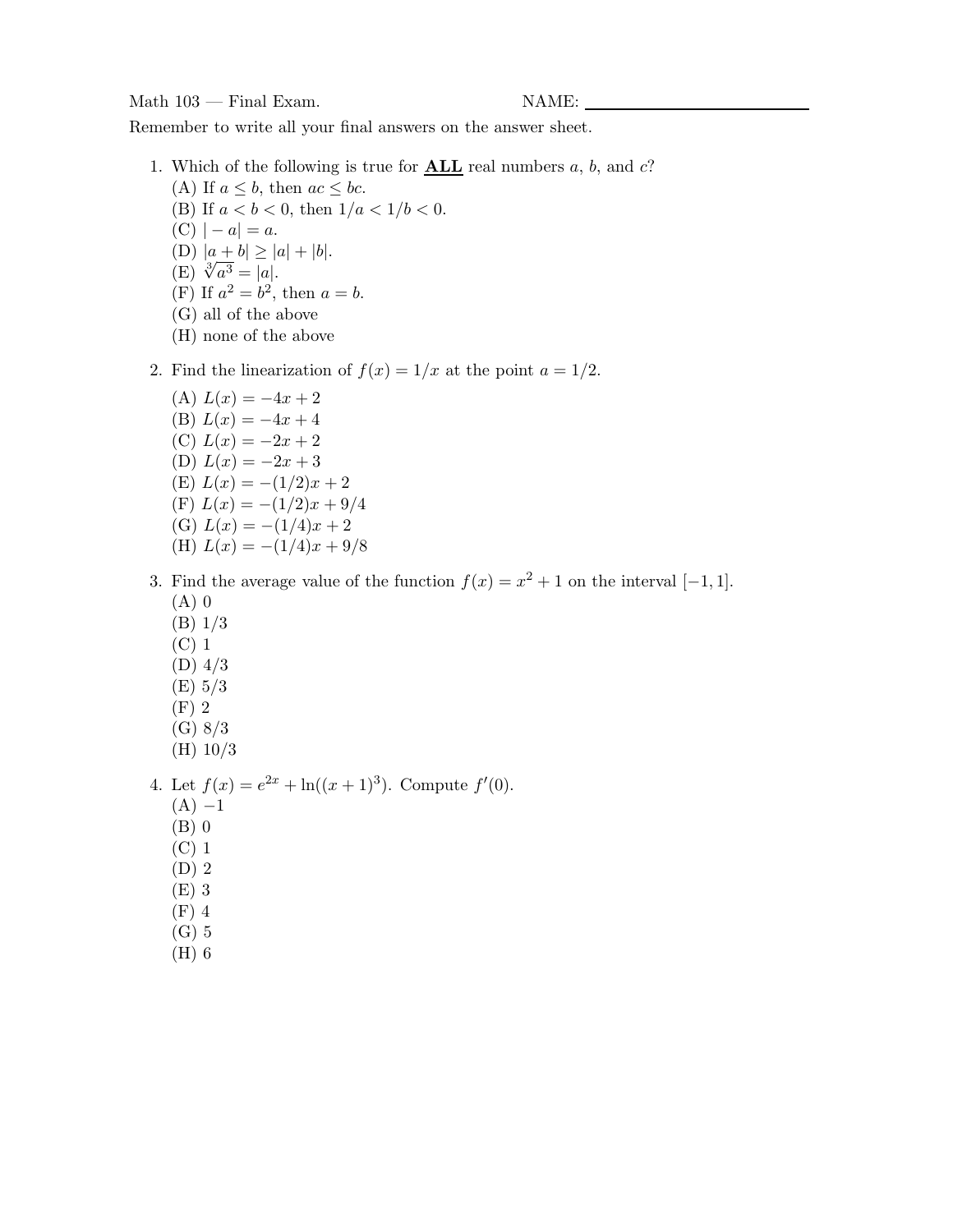5. Compute the indefinite integral

 $\int \sin^2 \theta \, d\theta.$ 

- (A)  $\frac{1}{3}\sin^3\theta + C$  $(B) - \cos^2 \theta + C$ (C)  $(1 - \cos 2\theta)/2 + C$ (D)  $(1 + \cos 2\theta)/2 + C$  $(E) \frac{1}{2}\theta + \frac{1}{4}\sin 2\theta + C$ (F)  $\frac{1}{2}\theta - \frac{1}{4}\sin 2\theta + C$ (G)  $\frac{1}{2}\theta + \frac{1}{2}\sin 2\theta + C$ (H)  $\frac{1}{2}\theta - \frac{1}{2}\sin 2\theta + C$
- 6. Consider the following six functions:

$$
f(x) = \tan x
$$
,  $g(x) = 1/x$ ,  $h(x) = e^x$ ,  
\n $u(x) = |x|$ ,  $v(x) = \sqrt[3]{x}$ ,  $w(x) = \ln x$ .

How many of these functions are continuous at  $x = 0$ ?

How many of these functions are differentiable at  $x = 0$ ?

- (A) 3 functions are continuous at zero, 1 function is differentiable at zero.
- (B) 3 functions are continuous at zero, 2 functions are differentiable at zero.
- (C) 4 functions are continuous at zero, 2 functions are differentiable at zero.
- (D) 4 functions are continuous at zero, 3 functions are differentiable at zero.
- (E) 5 functions are continuous at zero, 3 functions are differentiable at zero.
- (F) 5 functions are continuous at zero, 4 functions are differentiable at zero.
- (G) 6 functions are continuous at zero, 4 functions are differentiable at zero.
- (H) 6 functions are continuous at zero, 5 functions are differentiable at zero.
- 7. Find the area of the region bounded by the graphs of  $y = e^x$ ,  $y = x$ ,  $x = 0$ , and  $x = 2$ . (Note: The graph of  $y = x$  is below the graph of  $y = e^x$  for all x.)
	- (A)  $e^2 5$
	- (B)  $e^2 4$
	- (C)  $e^2 3$
	- (D)  $e^2 2$
	- (E)  $e^2 1$
	- $(F) e<sup>2</sup>$
	- (G)  $e^2 + 1$
	- (H)  $e^2 + 2$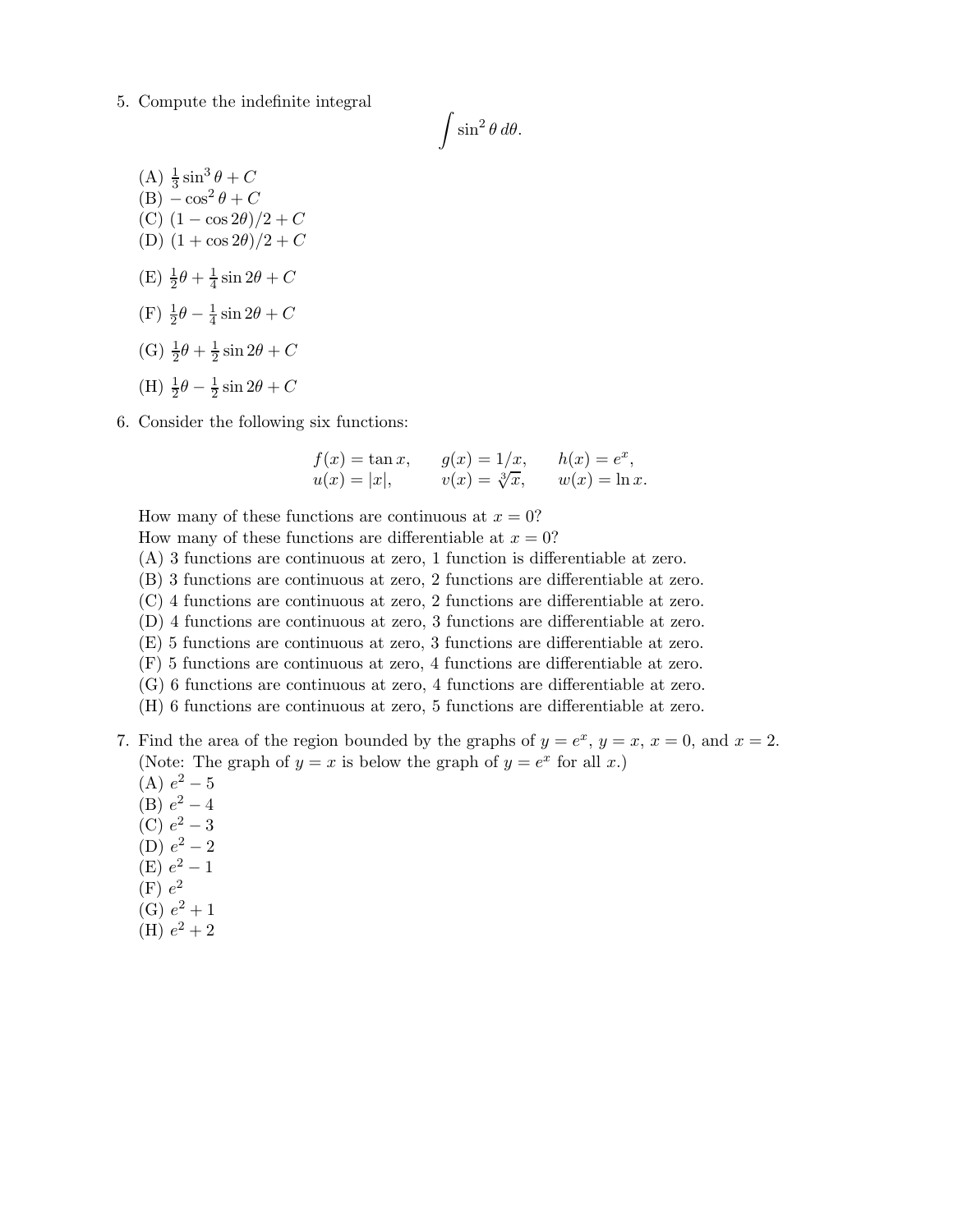- 8. Let  $g(x) = x^3 + bx^2 + 5x 7$ , where b is some constant. Find the value of b such that g has an inflection point at  $x = -1$ .
	- $(A) -4$
	- $(B) -3$
	- $(C)$  –2
	- $(D) -1$
	- (E) 0
	- (F) 1
	- (G) 2
	- (H) 3
- 9. We have

$$
\ln 4 = \int_1^4 \frac{1}{x} \, dx.
$$

Using the trapezoid method with  $n = 3$  intervals, give an approximation for ln 4. (A) 3/2

- (B) 7/5 (C) 11/6 (D) 13/12
- (E) 25/12 (F) 25/24
- (G) 35/24
- (H) 25/36

10. Find the equations of all the asymptotes of

$$
y = f(x) = \frac{2x^3 + 3x^2 + 1}{x^2 - x},
$$

including any oblique asymptotes.

(A) 
$$
x = 0
$$
,  $x = 1$ .  
\n(B)  $x = 0$ ,  $x = -1$ .  
\n(C)  $x = 0$ ,  $x = 1$ ,  $y = 2$ .  
\n(D)  $x = 0$ ,  $x = -1$ ,  $y = 2$ .  
\n(E)  $x = 0$ ,  $x = 1$ ,  $y = 2x + 1$ .  
\n(F)  $x = 0$ ,  $x = -1$ ,  $y = 2x + 5$ .  
\n(G)  $x = 0$ ,  $x = 1$ ,  $y = 2x + 5$ .  
\n(H)  $x = 0$ ,  $x = -1$ ,  $y = 2x + 5$ .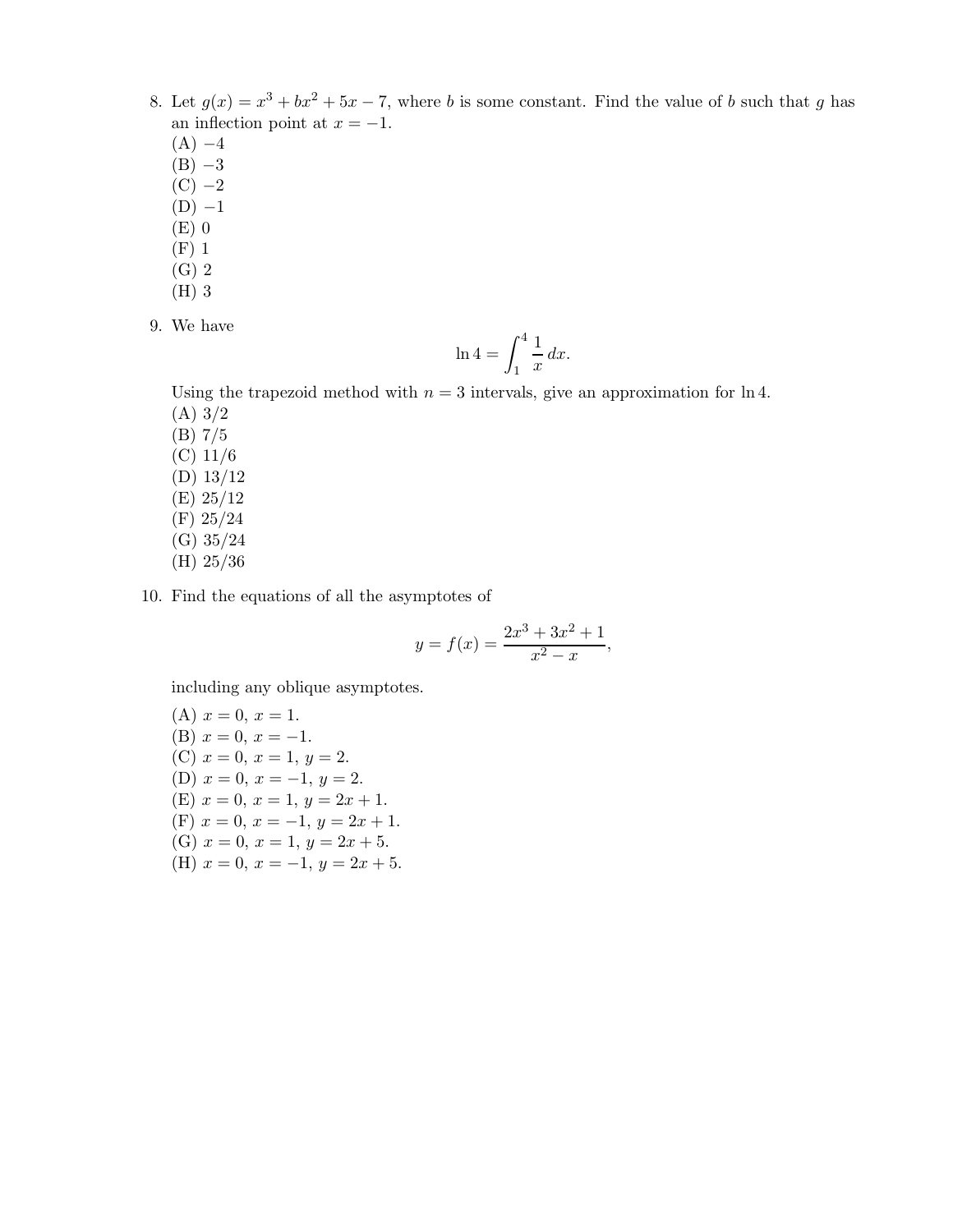11. What is the output of the following Maple statement? [Draw a picture.]

 $> int(sqrt(9-x^2),x=-3..3);$ (A)  $3\pi$ (B)  $9π/4$ (C)  $9π/2$ (D)  $9\pi$ (E) 0 (F) 3 (G) 6 (H) none of the above

12. Suppose g is a continuous differentiable function defined on  $\mathbb R$  such that:

$$
g(1) = 2,
$$
  $g'(1) = 0,$   $g''(1) = -3,$   
\n $g(4) = -1,$   $g'(4) = 0,$   $g''(4) = 0.$ 

Which of the following statements **MUST** be true?

I. g has a local maximum at  $x = 1$ . II. g has a local minimum at  $x = 4$ . III.  $g'(c) = -1$  for some c between 1 and 4.

- (A) I only
- (B) II only
- (C) III only
- (D) I and II only
- (E) I and III only
- (F) II and III only
- (G) I, II, and III
- (H) none of the statements I, II, III is necessarily true

13. Let f be the function with domain [0, 3] defined by  $f(x) = \sqrt{x+1}$  for  $0 \le x \le 3$ .

- (a) Find the absolute minimum value of  $f$ , the absolute maximum value of  $f$ , and the range of  $f$ .
- (b) Give a formula for the inverse function for  $f$ . State the domain and range of this inverse function.
- (c) Find the volume of the solid obtained by rotating the graph of  $f$  around the x-axis.
- (d) Write down a definite integral giving the volume of the solid obtained by rotating the graph of  $f$  around the  $y$ -axis. Do not compute the value of this integral.

## **SHOW YOUR WORK ON THE ANSWER SHEET.**